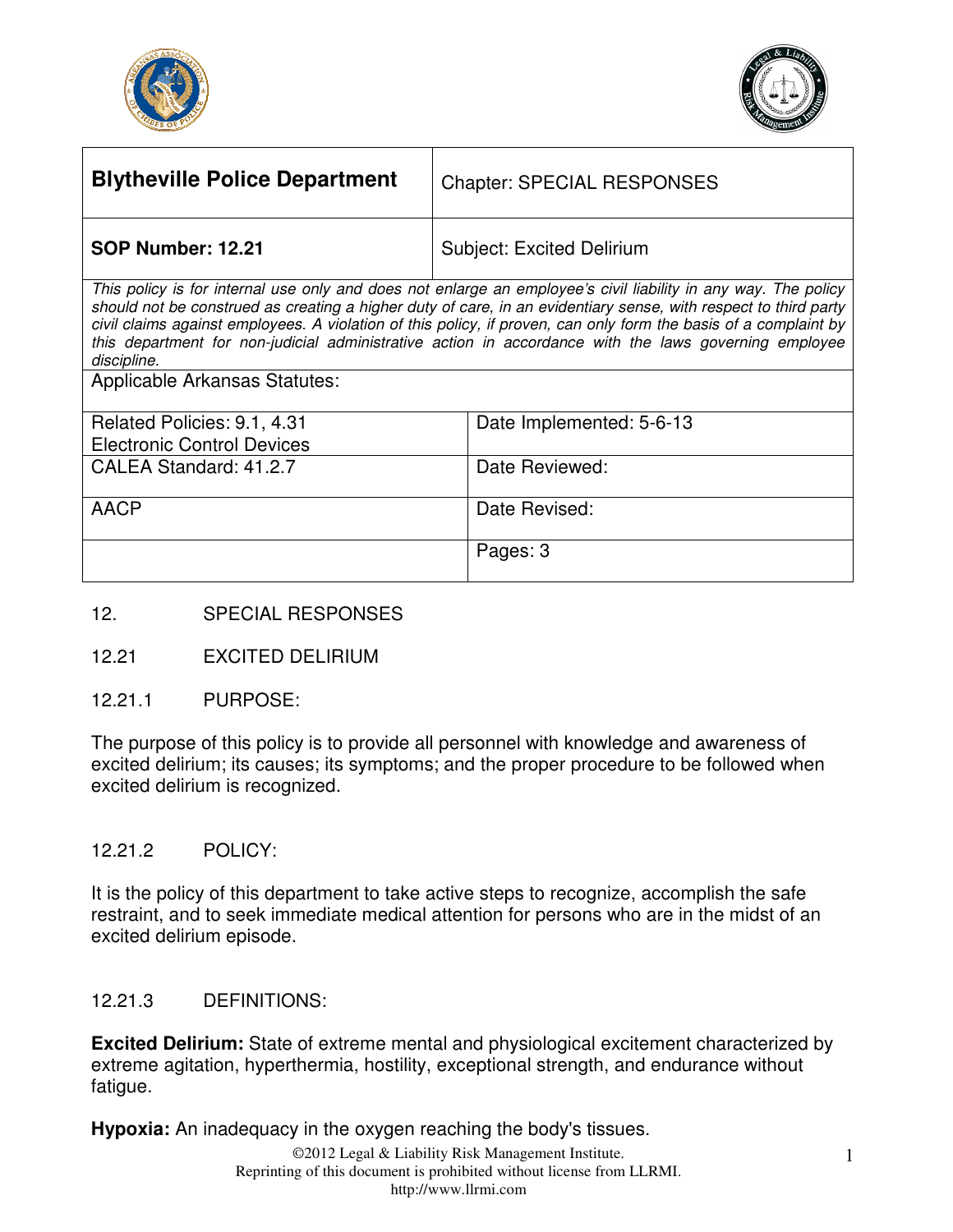**Hyperthermia:** Unusually high body temperature.

**Hypoglycemia:** Lower than normal level of blood glucose

# 12.21.4 CAUSES OF EXCITED DELIRIUM

Common characteristics displayed by persons suffering from Excited Delirium may include but are not limited to:

- Drug Use
- Hypoxia
- Hypoglycemia
- Stroke
- Intracranial Bleeding

## 12.21.5 IDENTIFYING PERSONS SUFFERING FROM EXCITED DELIRIUM

- Irrational Speech
- Shouting, Yelling, or screaming
- Confusion
- Sudden changes in behavior (i.e. rage followed by sudden calmness)
- Paranoia
- Frightened/Panicky
- Hallucinating/Hearing Voices
- Violent/Destroying Property
- Unexplained Strength/Endurance
- High Level of Pain Tolerance
- Sweating Profusely/High Body Temperature
- Foaming at mouth
- Drooling
- Dilated Pupils
- Evidence of Self-inflicted Injuries
- Removing Clothing/Naked

# 12.21.6 PROCEDURES:

Initial Response (CALMS)

- **C**ontainment: Ensure the subject is contained and controlled in a manner which protects all persons including the officer(s).
- **A**nnouncement: Broadcast that the officer believes he/she is dealing with an excited delirium subject.
- **L**ots of Backup: Seek extra officers to enable the officers to more effectively deal with the subject.
- **M**edical Attention: Notify Emergency Medical Services (EMS) as soon as practical.
- **S**low down: Take your time if possible.